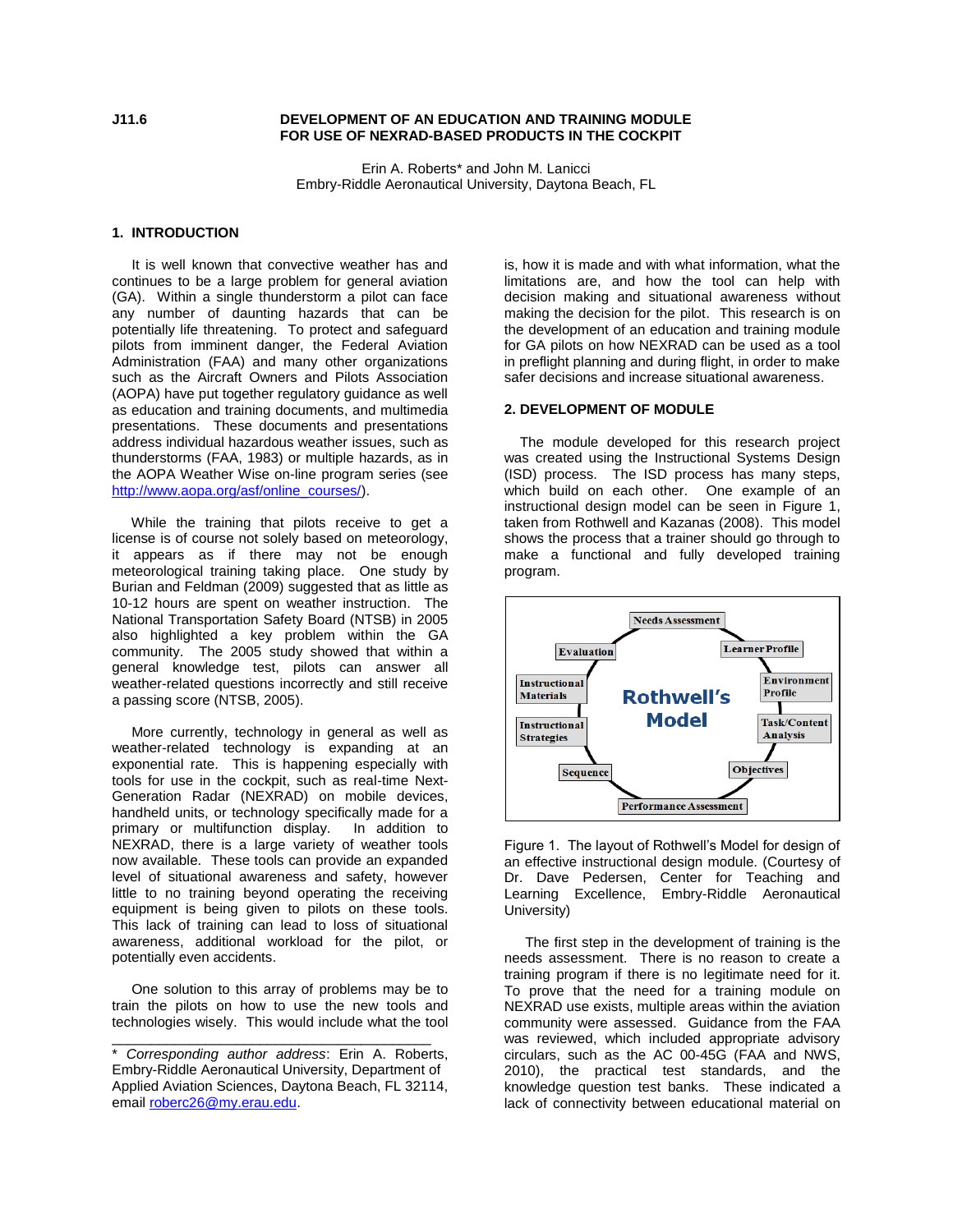NEXRAD and knowledge assessment of NEXRADrelated details. A review of on-line pilot discussion forums revealed what the situation really looks like "when no one is watching." Users of pilot forums and even some aviation magazine writers describe "tips and tools" for using NEXRAD products that have no basis in meteorological or human-factors research, and may lead some users in the wrong direction, with the possibility of an accident. Conversations with industry professionals at conferences such as the annual meetings of the American Meteorological Society and the National Business Aviation Association, as well as the Sun-N-Fun national fly-in echo similar sentiments; a lot of new, potentially great technology is out there with very little training behind it.

 Having established the need, the learning objectives and the content were crafted next. Special care must be taken when developing learning objectives to ensure that the education, practice, and assessment are all accomplishing the same goals. As there was no existing module on this content, the learning objectives and content were developed somewhat simultaneously using a top-down approach. A rough outline was created first for content, but the learning objectives truly defined the content that needed to go into the module. After the learning objectives were developed and constructed correctly, the content could be matched to ensure that each learning objective was being taught, practiced, and then assessed (see example in Figure 2).



Figure 2. A map of the learning objective process from learning objective, to practice item within the module, to assessment item within the post-test.

 Just as the content must be carefully constructed, the assessment of the content is just as important as it allows the research team to identify the impact that the training had on participants. There are four parts to the assessment in this research study: 1) a pretest; 2) in-module quizzing; 3) a post-test; and 4) a post-post test. All four parts of the assessment made extensive use of carefully crafted scenarios. Various considerations were in place to ensure that the

assessments would be accurate and realistic. These considerations began with proper assignment of the level of difficulty, meaning that a 50-hour pilot and a 5,000-hour pilot would both be able to complete the tests. The weather information presented in the scenarios had to be carefully chosen to ensure that it would be recognizable by pilots as information that had been seen or used previously. Similar weather situations also needed to be chosen to give the scenarios more validity. The pre-test and the posttest were very similar. The pre-test and post-test both needed to have radar knowledge portions (i.e., rote memorization-type questions), self-efficacy questions on radar (i.e., what participants believe their skills to be), and appropriate scenario-based questions. However, the pre-test also included sections on demographic information and attitudes about radar usage, while the post-test included opinions on the training itself. The post-post test, given three days after the training to test retention, included only a scenario.

# **3. MODULE OVERVIEW**

 The module itself is PowerPoint® based and is a 2½-hour presentation given by the principal researcher. The module has been divided into sections that cover radar basics, NEXRAD basics, NEXRAD specifics and limitations, precipitation vs. clear air modes, thunderstorm basics, NEXRAD products, decision making, and the scenarios. Within each section are the relevant learning objective(s), the educational slides, several practice quiz questions, and a summary slide, to help with retention of large amounts of information by the participants. The decision-making section includes a radar checklist to follow for gathering all the appropriate radar information needed. The scenarios take all of the previously learned and practiced information and put it to practical use by allowing the participant to review weather information and decide whether or not they are likely to proceed with their flight.

 Two examples of slides from the module follow. Figure 3 shows a flight-planning exercise, which is an example of a quiz question. This allows the student to use practical flight planning skills while applying the radar coverage map, which accomplishes the practice of a specific learning objective on radar area coverage. Figure 4 describes how the National Weather Service definition of a 'severe' thunderstorm does not always apply to aviators, as all convective weather can be hazardous to pilots.